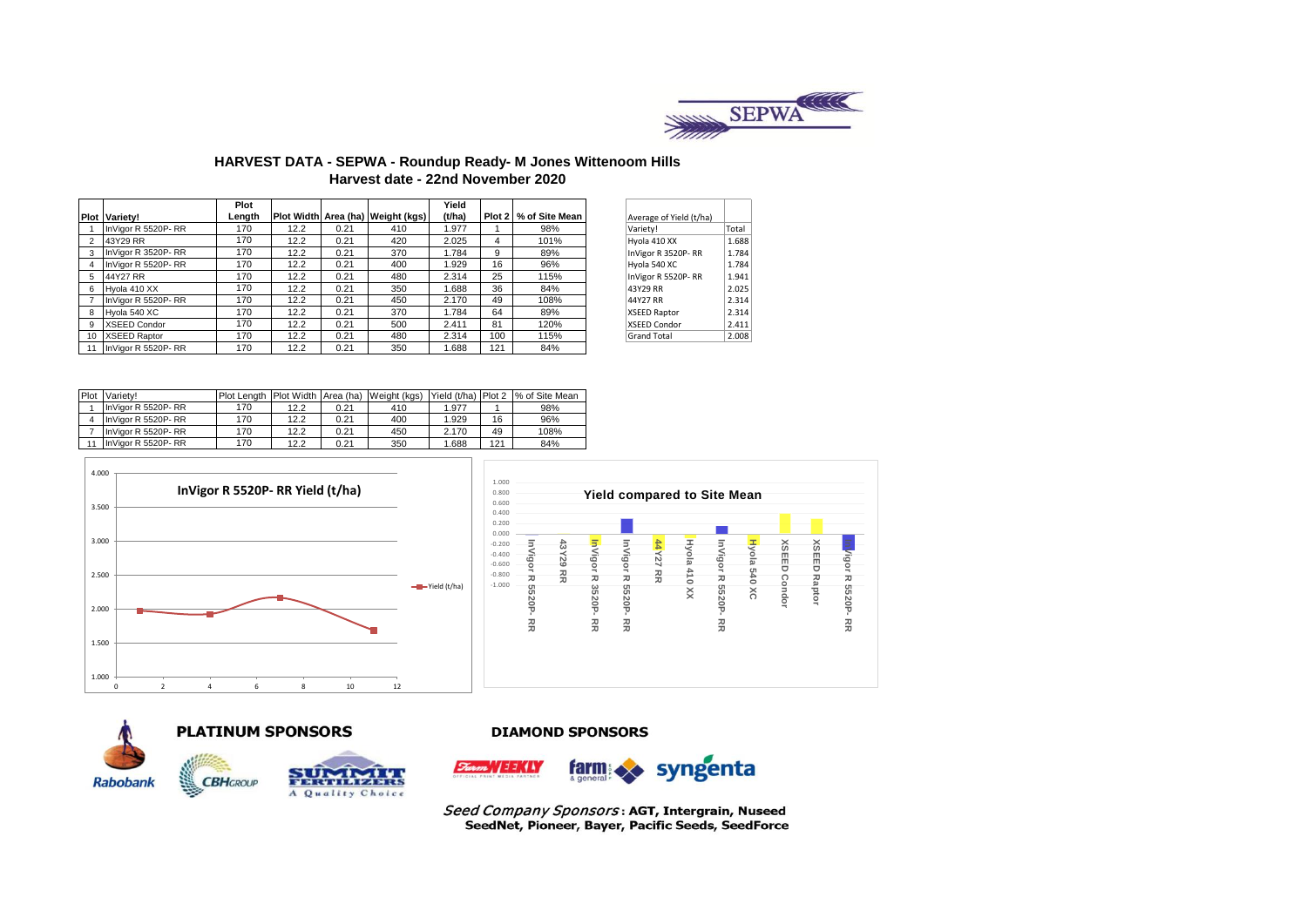



| Plot | Variety             | Triat            | <b>Maturity</b>    | Yield (t/ha)<br>(adj moisture) | % of Site<br>Mean | Protein % | Oil % |
|------|---------------------|------------------|--------------------|--------------------------------|-------------------|-----------|-------|
|      | InVigor R 5520P-RR  | <b>RR Hybrid</b> | Mid - season       | 1.96                           | 98%               | 19.3      | 48.6  |
| 2    | 43Y29 RR            | <b>RR Hybrid</b> | early season       | 2.00                           | 101%              | 19.1      | 47.5  |
| 3    | InVigor R 3520P-RR  | <b>RR Hybrid</b> | Early Maturity     | 1.77                           | 89%               | 18.6      | 49.5  |
| 4    | InVigor R 5520P-RR  | <b>RR Hybrid</b> | Mid - season       | 1.91                           | 96%               | 19.7      | 48.1  |
| 5    | 44Y27 RR            | <b>RR Hybrid</b> | early-mid season   | 2.30                           | 115%              | 19.0      | 47.7  |
| 6    | Hyola 410 XX        | <b>RR Hybrid</b> | Mid - Early        | 1.68                           | 84%               | 19.9      | 50.0  |
|      | InVigor R 5520P-RR  | <b>RR Hybrid</b> | Mid - season       | 2.15                           | 108%              | 19.3      | 48.6  |
| 8    | Hyola 540 XC        | <b>XC Hybrid</b> | Early - Mid season | 1.76                           | 88%               | 21.2      | 46.3  |
| 9    | <b>XSEED Condor</b> | <b>RR Hybrid</b> | Mid-season         | 2.40                           | 120%              | 19.2      | 50.2  |
| 10   | <b>XSEED Raptor</b> | <b>RR Hybrid</b> | Early - Mid season | 2.29                           | 115%              | 19.0      | 48.1  |
| 11   | InVigor R 5520P-RR  | <b>RR Hybrid</b> | Mid - season       | 1.67                           | 84%               | 18.8      | 49.1  |

*Yield, Protein and Oil adjsuted for moisture - average moisture 6.9 %*

| 1.989  |
|--------|
| 0.292  |
| 0.6998 |
| 9.9    |
|        |

|                          | <b>Site Details</b>      |           |                         |       |       |                        |
|--------------------------|--------------------------|-----------|-------------------------|-------|-------|------------------------|
| <b>Soil Description:</b> | Sandy Gravel             |           | January                 | 26.4  |       |                        |
| Date Sown:               | Monday, 26 April 2021    |           | February                | 25.2  |       |                        |
| <b>Harvest Date:</b>     | Monday, 22 November 2021 |           | March                   | 22.6  |       |                        |
| <b>Seeding Rate:</b>     | $3.2$ kg/ha              |           | <b>April</b>            | 25.8  |       | Cumulativ<br>Season    |
|                          |                          | 2021 (mm) | <b>May</b>              | 48.4  |       |                        |
|                          | <b>Plot Dimenstions</b>  |           | June                    | 66.6  |       |                        |
| Length (m)               | 170                      |           | July                    | 46.2  | 298.6 |                        |
| Width (m)                | 12.2                     |           | <b>August</b>           | 31    |       | re Growing<br>Rainfall |
| Plot Area (ha)           | 0.207                    | RAINFA    | <b>September</b>        | 30.6  |       |                        |
| <b>Conversion Factor</b> | 4.82                     |           | <b>October</b>          | 50    |       |                        |
|                          | <b>Rainfall Data</b>     |           | <b>November</b>         | 2.8   |       |                        |
| Growing Season (mm)      | 298.6                    |           | Total                   | 375.6 |       |                        |
| Site Yield (t/ha)        | 1.989                    |           |                         |       |       |                        |
| kg/mm - Rainfall         | 6.7                      | Station:  | <b>DPIRD Mt Burdett</b> |       |       |                        |

 $5$ 



#### **PLATINUM SPONSORS**

**CBH**GROUP



### **DIAMOND SPONSORS**



Seed Company Sponsors: AGT, Intergrain, Nuseed SeedNet, Pioneer, Bayer, Pacific Seeds, SeedForce